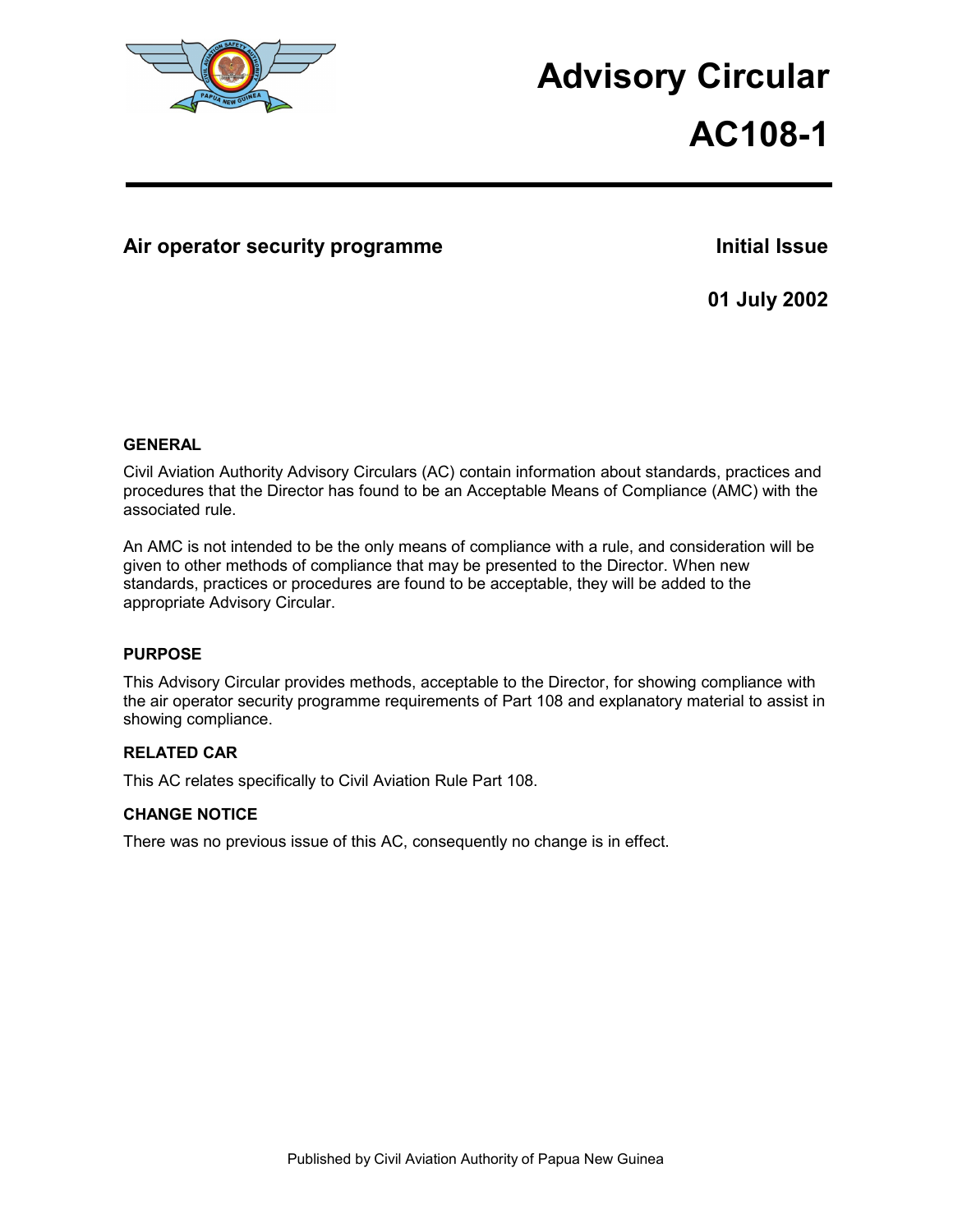# **Table of Contents**

| <b>Subpart A - General</b>                                                              | 2 |
|-----------------------------------------------------------------------------------------|---|
|                                                                                         |   |
|                                                                                         |   |
|                                                                                         |   |
|                                                                                         |   |
|                                                                                         |   |
|                                                                                         |   |
|                                                                                         |   |
|                                                                                         |   |
|                                                                                         |   |
|                                                                                         |   |
| Rule 108.53(b)(7) Passenger and baggage re-conciliation - passenger failing to board  7 |   |
|                                                                                         |   |
|                                                                                         |   |
|                                                                                         |   |
|                                                                                         |   |
|                                                                                         |   |
| Rule 108.55(b)(5) Temporary additional security measures requirements  10               |   |
|                                                                                         |   |
|                                                                                         |   |
| Rule 108.55(b)(8) Control of transit and transfer passengers and their cabin baggage12  |   |
| Rule 108.55(b)(9) Increased level of threat - disembarking passengers 12                |   |
| Rule 108.55(b)(10) Protection of cargo and suchlike during movement 13                  |   |
| Rule 108.55(b)(11) Security screening of courier packages and other such items 13       |   |
| Rule 108.55(b)(12) All passengers and crew members to be screened  13                   |   |
|                                                                                         |   |
|                                                                                         |   |
| Rule 108.55(b)(15) Baggage originating other than at airport check-in 15                |   |
| Rule 108.55(d) Passenger and baggage accepted for trans-shipment 15                     |   |
|                                                                                         |   |
|                                                                                         |   |
|                                                                                         |   |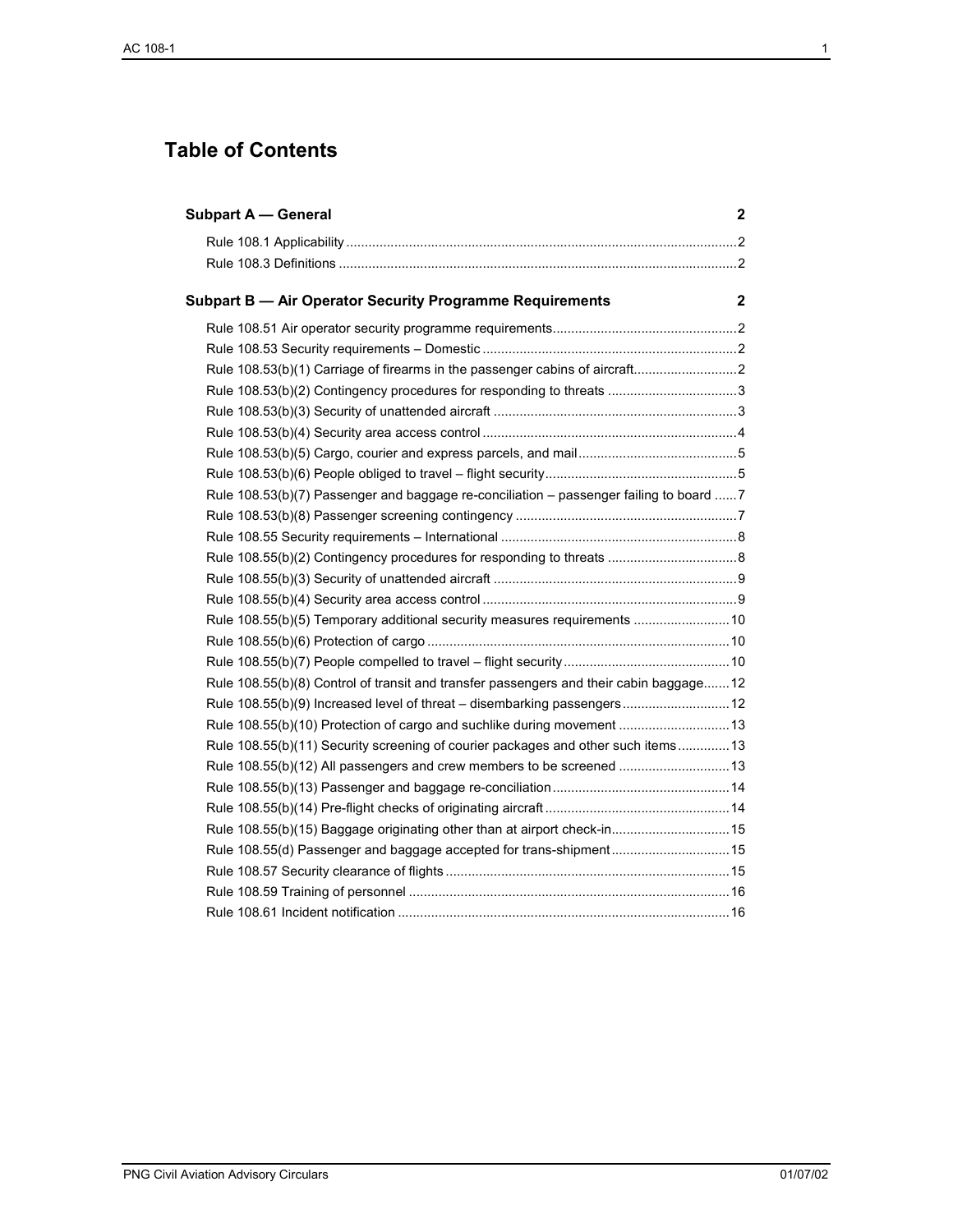# **Subpart A — General**

#### **Rule 108.1 Applicability**

Part 108 applies to any person or organisation that are conducting regular air operations for the carriage of passengers, to, from or within Papua New Guinea, with any aircraft that has a seating configuration, excluding the pilot seats, of more than nine seats.

#### **Rule 108.3 Definitions**

The definitions section contains only those definitions that have a specified meaning relevant to Part 108. Other generally used definitions can be found in:

- (1) Part 1, Definitions and Abbreviations,
- (2) the Civil Aviation Act 2000, or
- (3) other relevant PNG legislation.

Annex 17 to the Convention on International Civil Aviation has been used as the basis for defining relevant aspects of the Rule.

## **Subpart B — Air Operator Security Programme Requirements**

#### **Rule 108.51 Air operator security programme requirements**

This is the general introductory requirement leading into the specific programme requirements covering both domestic and international air services.

**Rule 108.51(1)** requires the security programme to contain the contractual arrangements by which the applicant will ensure that any contractor or agent involved in the handling of the applicant's services will comply with the security programme of the applicant. The specific content of any standard clause in contracts with the contractor or agent will normally be sufficient. Such contractual arrangements with respect to codeshare flights need to be documented to clarify responsibility and accountability.

**Rule 108.51(2)** For this requirement to be satisfied, any training carried out under this Rule is to be carried out by a security instructor who has demonstrated competency to the Chief Executive, or to a person nominated by the Chief Executive. The applicant may identify a person, or persons, by name or simply by position. However, if the latter approach is used, the procedure must identify the process by which the competency of the people will be established. A list of the names of people so approved will need to be held by the operator for checking and confirmation during monitoring processes.

#### **Rule 108.53 Security requirements – Domestic**

Each air operator security programme for a regular domestic air operation carrying passengers involving the use of aircraft with more than nine passenger seats, excluding the flight crew, shall have security procedures for flights within Papua New Guinea to safeguard passengers, crew, ground personnel, aircraft, and facilities from acts of unlawful interference. This applies to all regular air operators where they are subject to certification under Part 119 for aircraft operating under Part 121 or Part 125.

#### **Rule 108.53(b)(1) Carriage of firearms in the passenger cabins of aircraft**

This provision requires the applicant to establish procedures for the carriage of a firearm in the passenger cabin of any aircraft on a regular air transport operation. Refer also to Rules 91.9 and Section 267 of the Civil Aviation Act 2000.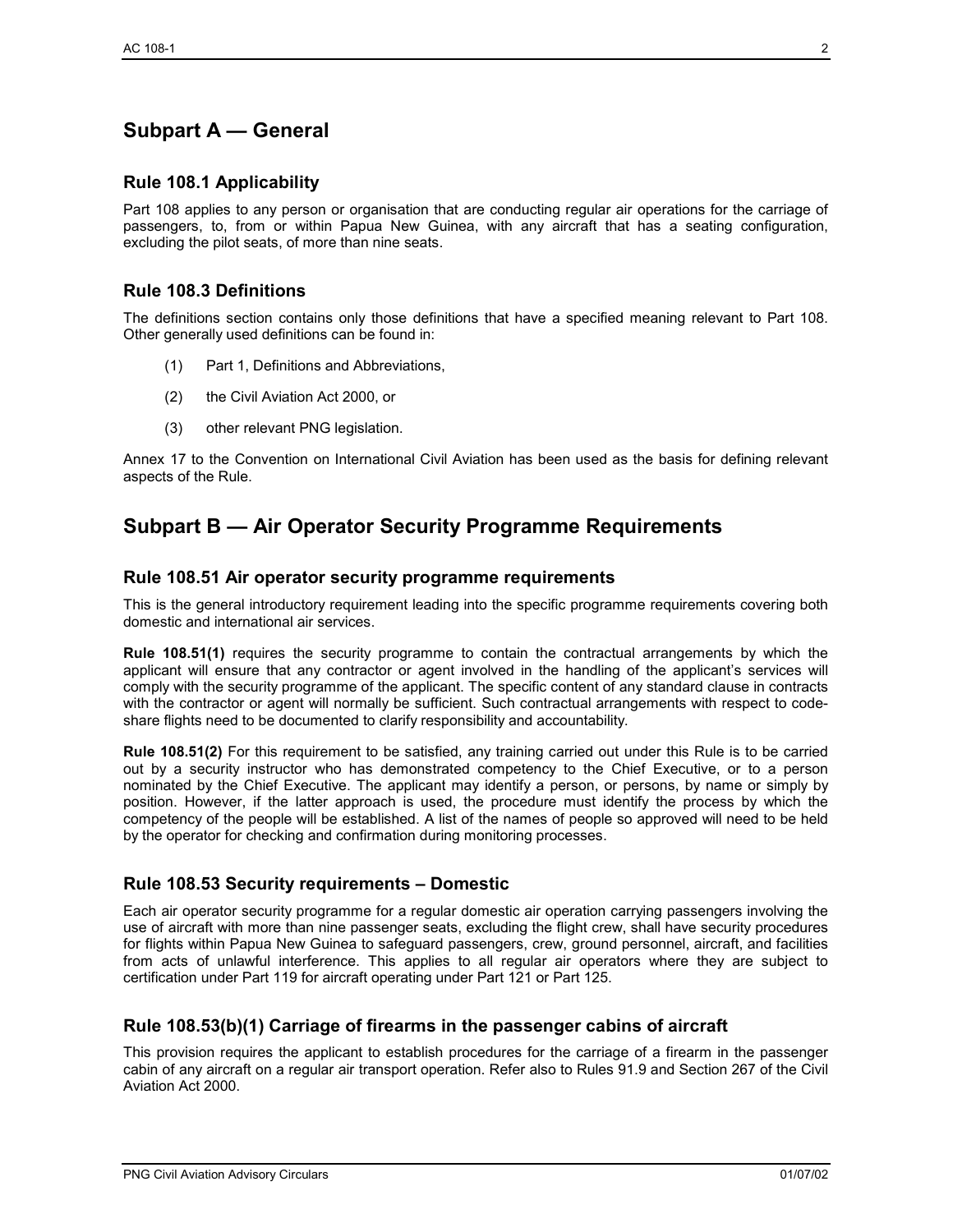For compliance with this Rule, the applicant needs to document procedures for dealing with such situations in respect of flights within Papua New Guinea. The procedures will need to cover the following matters as required in 91.9—

- (1) prohibition of carriage in the passenger cabin of an aircraft without the permission of the Director; and
- (2) identification of the responsible senior person within the applicant's organisation who holds a delegation from the Chief Executive to give the operator's agreement for carriage of a firearm in the passenger cabin of an aircraft; and
- (3) method of request to the Director for permission; and
- (4) procedure for notification of the pilot in command of the aircraft of the number of people authorised to carry such weapons in the aircraft cabin and their seating position in the aircraft.

Approval for the carriage of firearms in the passenger cabin of an aircraft, on a regular air operation, will only be granted where—

- (1) the carrier of the firearm is a duly authorised police, or other law enforcement officer; and
- (2) where such carriage is considered by the Director to be essential; and
- (3) the Commissioner of Police supports the request for the permission; and
- (4) the operator agrees to the carriage.

#### **Rule 108.53(b)(2) Contingency procedures for responding to threats**

This provision requires the documentation of contingency practices and procedures to be applied by management, aircraft crews, and ground personnel in the event of a hijacking, bomb threat, or any other threat of unlawful interference to which these rules apply.

The following specific matters are to be included when formulating a contingency plan to deal with the situations envisaged:

- (1) Initial notification:
- (2) Information to be notified:
- (3) Action by flight crew:
- (4) Action by airline management:
- (5) Co-ordination with other organisations:
- (6) Public affairs.

#### **Rule 108.53(b)(3) Security of unattended aircraft**

This provision requires applicants to establish practices and procedures for the security of unattended aircraft to prevent unlawful interference with such aircraft.

Security is to be established, under this requirement, sufficient to prevent unauthorised access to unattended aircraft and to confirm the security integrity of the aircraft before the aircraft is used on regular air transport operations. The established practices, procedures, and responsibilities are to be included in the air operator's security programme and be implemented at all times.

Where, at any time, a passenger or other person is found on board an aircraft, or is suspected of having been on board without specific authorisation, not being a member of the crew or the applicant's ground staff or an agent, the aircraft is deemed to have been an unattended aircraft.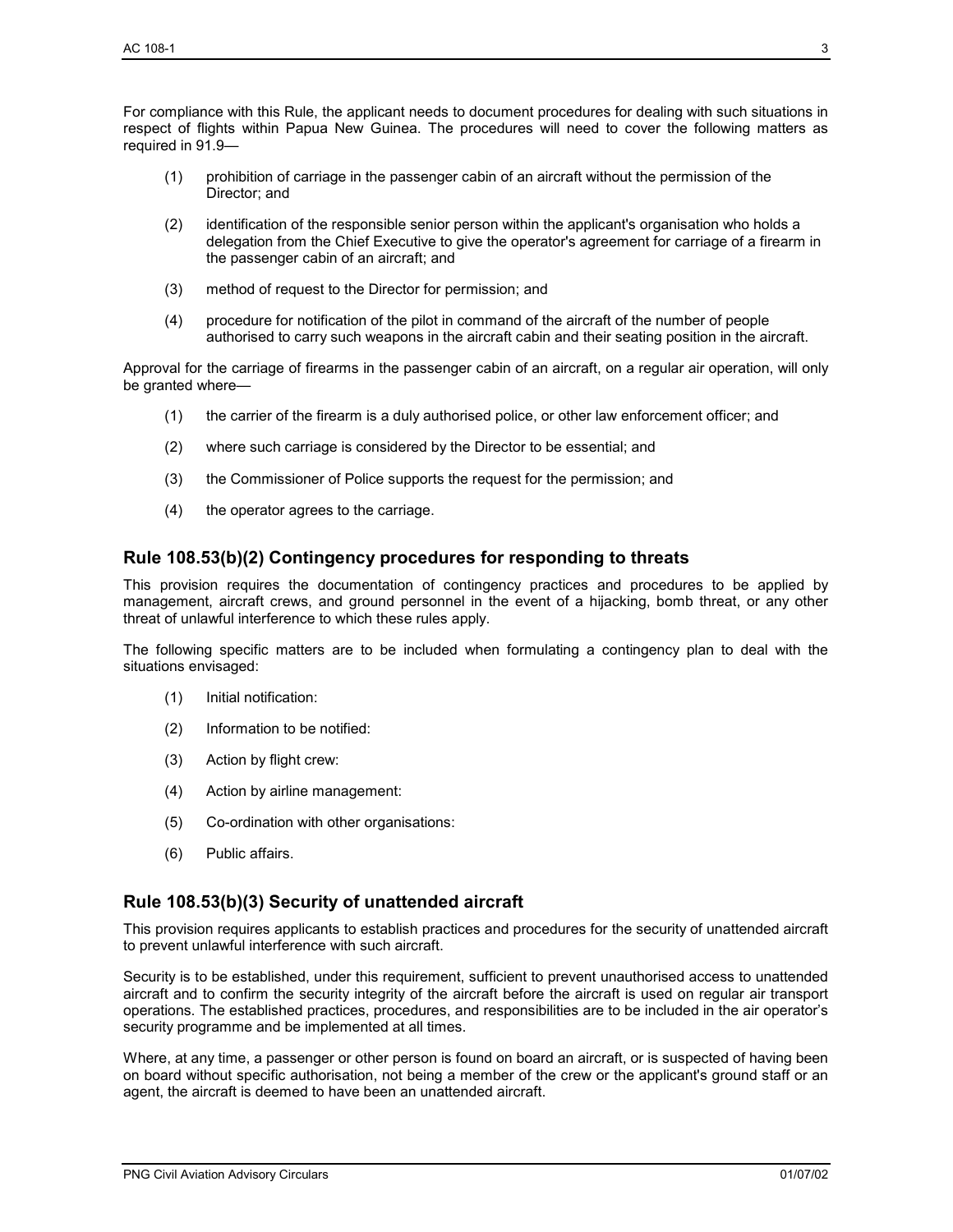The practices and procedures for unattended aircraft should include—

- (1) responsibility for security of unattended aircraft while the aircraft is–
	- (i) in preparation for a particular service; or
	- (ii) while it is between services in a transit or similar situation; or
	- (iii) while parked over-night or otherwise temporarily out of service;
- (2) the closing up, and where it is possible to do so, securing of aircraft doors and emergency exits, baggage, and cargo doors;
- (3) the removal of access steps, air bridges and other aids to getting into, or onto, an aircraft and the securing of same against unauthorised use;
- (4) the illumination or other protection of aircraft parked outside over night. Different measures will be appropriate at–
	- (i) aerodromes where there is full time night security surveillance provided; and
	- (ii) aerodromes where there is no full time night security;
- (5) security of hangars where an aircraft is parked when not in service;
- (6) internal and external inspection of aircraft by crews, or other people, after the aircraft has been unattended, including appropriate measures to cover–
	- (i) normal situations;
	- (ii) circumstances where unauthorised access has been or is suspected of having occurred;
	- (iii) circumstances where the aircraft is operating under higher than normal threat factor; and
	- (iv) circumstances where the aircraft has been, or is suspected of having been interfered with; and
- (7) identification of people authorised to have access to aircraft, (ID Cards, passenger boarding documentation, direct escort by operator, or handling-agent staff, and crews), and the checking of credentials by operator, crew, or handling-agent staff.

#### **Rule 108.53(b)(4) Security area access control**

This provision requires the applicant to include in their respective air operator security programmes practices and procedures for the positive control of access through any facility leased, owned, or used by the operator or its agents. These procedures also need to include other situations where access is provided exclusively for, or being used for, the access of the applicant's passengers, personnel, cargo, baggage, freight or aircraft supplies.

Without, in any way, reducing the responsibility of the operator to prevent unauthorised access, the applicant should include procedures for immediate steps to be taken to report to the appropriate authorities where—

- (1) it has not been possible to prevent the access of any unauthorised person through a facility as aforementioned; or
- (2) it is suspected that access control may have been breached for any reason.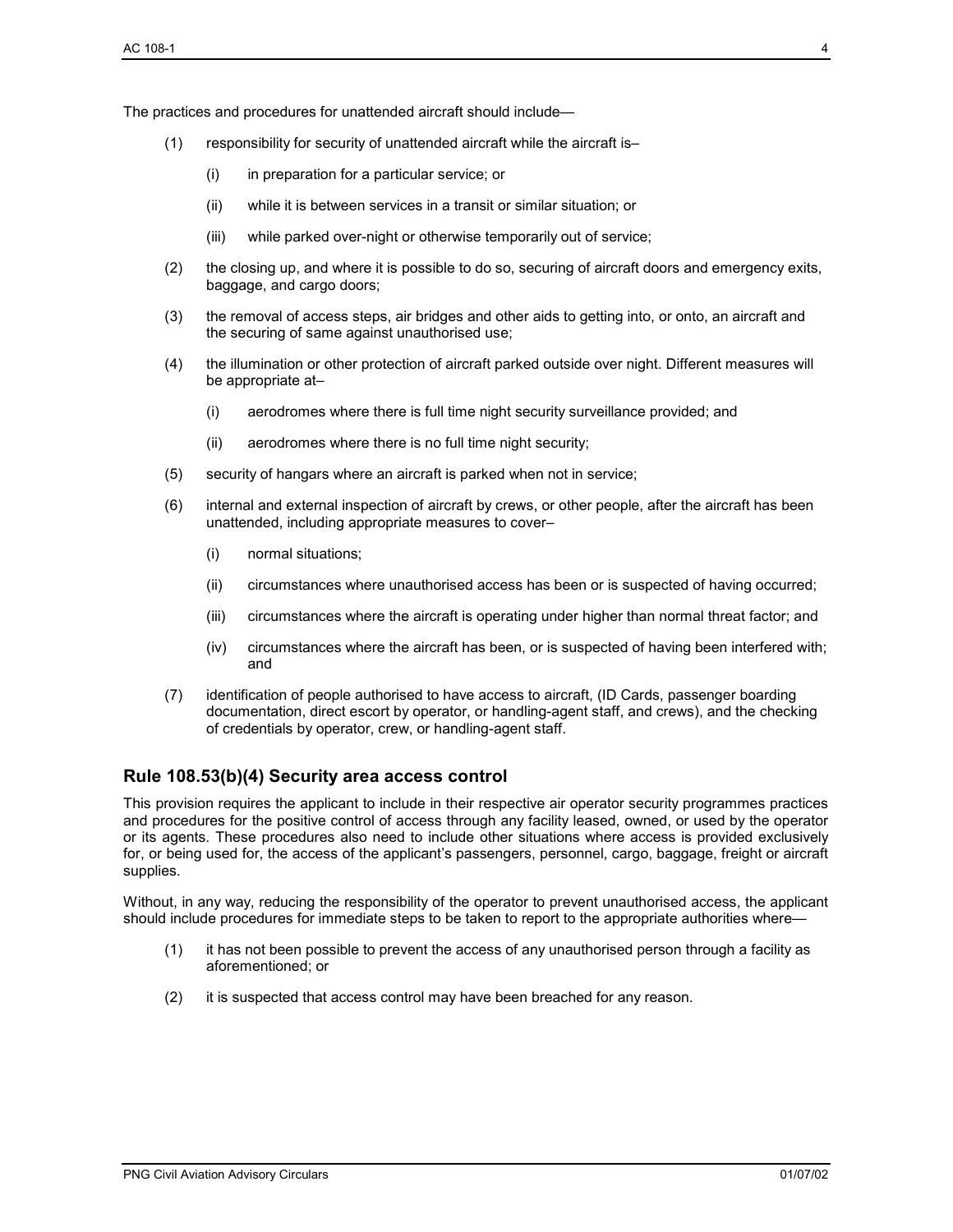#### **Rule 108.53(b)(5) Cargo, courier and express parcels, and mail**

This provision requires documentation of the procedures by which cargo, courier and express parcels, and mail handling areas are to be afforded sufficient security to prevent people from introducing unauthorised articles into cargo or mail after it has been received from shippers. To achieve this, it is essential that cargo make-up areas are clearly separated from public receiving areas. Shipments need to be protected against the introduction of weapons, explosives, or any other dangerous devices that may be used to commit an act of unlawful interference from the time received until loaded on the aircraft.

Procedures are to be included, and implemented, that will prevent airmail and air parcel post that has not been received through normal postal channels from being loading aboard aircraft.

Procedures are to include the examination of seals and other security arrangements, developed in collaboration with postal authorities and other involved agencies, to ensure that shipments of mail have not been interfered with.

Air operator applicants may, without further security measures, accept cargo for shipment only from known agents and companies who can prove compliance with normally accepted security requirements for safeguarding against the introduction of sabotage devices into such cargo.

If the identity of the shipper—

- (1) is not known; or
- (2) where compliance can not be proved; or
- (3) where the delivery is made through a third party; or
- (4) where the actions of the shipper arouse suspicion,

the content of the items should be positively determined by manual, or combined x-ray and manual, examination.

#### **Rule 108.53(b)(6) People obliged to travel – flight security**

This provision requires the applicant to establish practices and procedures sufficient to protect the safety and security of flights in situations where any person is to travel and an element of compulsion to travel is involved. This is to apply whether the passenger is travelling as a prisoner under escort, or is a person under any other judicial or official administrative proceeding.

Rule 108.53(c) also applies to this procedure.

If a Papua New Guinea or foreign government agency requests the carriage of a person who is subject to judicial or administrative procedures that agency should inform the operator of the circumstances of the proposed travel. If the operator agrees to carry a such a person, the operator may impose such conditions as it considers necessary for the safety of the flight, and shall notify the pilot in command of those conditions.

For compliance with this Rule, the practices and procedures documented in the programme should address the following—

- (1) the procedures for considering each case and imposing conditions upon the travel that are sufficient to minimise the risk to the flight, other passengers, and crews, arising from the carriage of such people;
- (2) the procedures for declining to accept carriage of the person where the operator considers that the circumstances are such that safety can not be reasonably assured;
- (3) where the travel involves the passenger transferring to a flight of another operator at any point of the journey, the procedures for ensuring, before the flight begins, that the other operators have been advised of the travel and have arranged conditions on that travel;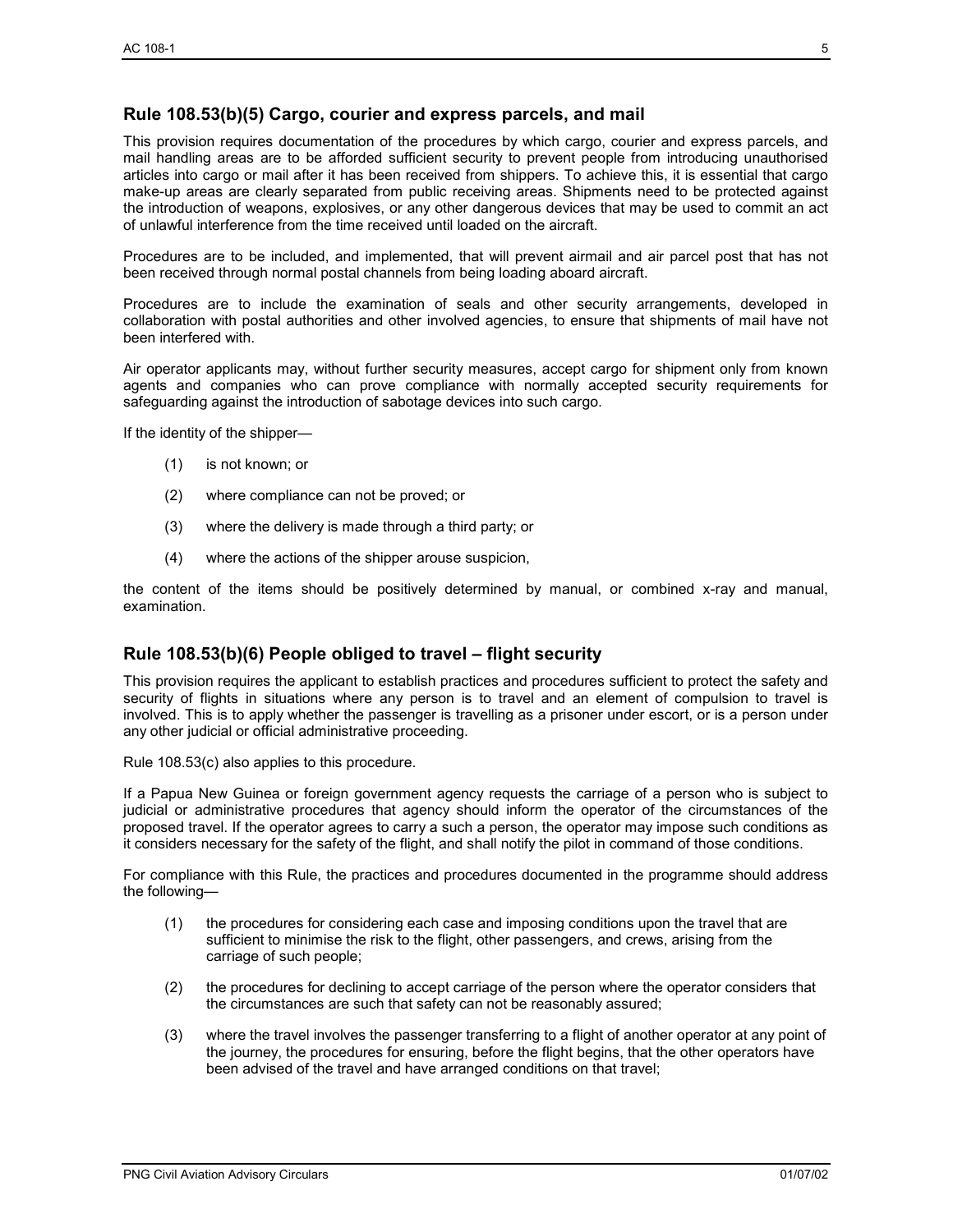- (4) the following provisions are required only in respect of the carriage of people-in-custody–
	- (i) people-in-custody shall not be transported on board a regular passenger air operation unless escorted by one or more escorting people;
		- (ii) escorts shall ensure that the person-in-custody does not carry any potentially dangerous items that could be used as a weapon;
		- (iii) escorts are to be required to be equipped with adequate restraining devices to be used in the event that restraint is necessary. Such restraint should not, under normal circumstances, include the prisoner being shackled to any part of the aircraft;
		- (iv) escorts are to be required to adequately identify themselves to security personnel and law enforcement officers on duty at the point of departure, where appropriate on board the aircraft, and at any transit or transfer stop during the journey;
		- (v) the operator must ensure that the pilot in command and the senior cabin crew member on board are appraised of the fact that there is a prisoner, or are prisoners, and escorts on the flight, of the security precautions being taken, and of the seating arrangements;
		- (vi) escorted people are to be emplaned before the other passengers, and deplaned after all other passengers have left the aircraft;
		- (vii) people-in-custody, and their escorts, are to be seated as far to the rear of the aircraft as possible, but not immediately adjacent to any exit door;
		- (viii) where the aircraft seating configuration permits, people-in-custody are to be seated in a row of two or more seats and at least one escort should be seated between the person-incustody and the aisle. In aircraft where this is not possible, the escort is to be seated immediately opposite the person under escort;
		- (ix) people-in-custody should be accompanied at all times, including visits to the lavatory;
		- (x) no intoxicating liquor shall be served to either people-in-custody or escorts, but food may be served at the discretion of the escort. People-in-custody are not to be provided with metal eating utensils;
		- (xi) in the case of people considered to be particularly dangerous by the escorting agency or on the evaluation of the operator, at least two escorts are to be provided. No more than one such person-in-custody and escorts are to be carried on any one flight;
		- (xii) in any circumstances, the operator is to limit the number of people-in-custody carried on any one flight to–
			- one person-in-custody on aircraft with up to 29 passenger seats
			- one further person-in-custody for each additional 25 seats

*For example three persons-in custody can be carried if the number of seats exceeds 79 or four for more than 104 seats, and so on.* 

- (5) the carriage of mentally disturbed people, who, in the opinion of the operator or the agency responsible for the person, are considered to be dangerous, may be accepted for transportation under the following provisos–
	- they are accompanied by attendants physically capable of restraining such people if necessary
	- the attendants are capable of administering medication as may be required
	- where a mentally disturbed person requires sedation prior to departure, each portion of the flight should last no longer than the effective duration of the sedative administered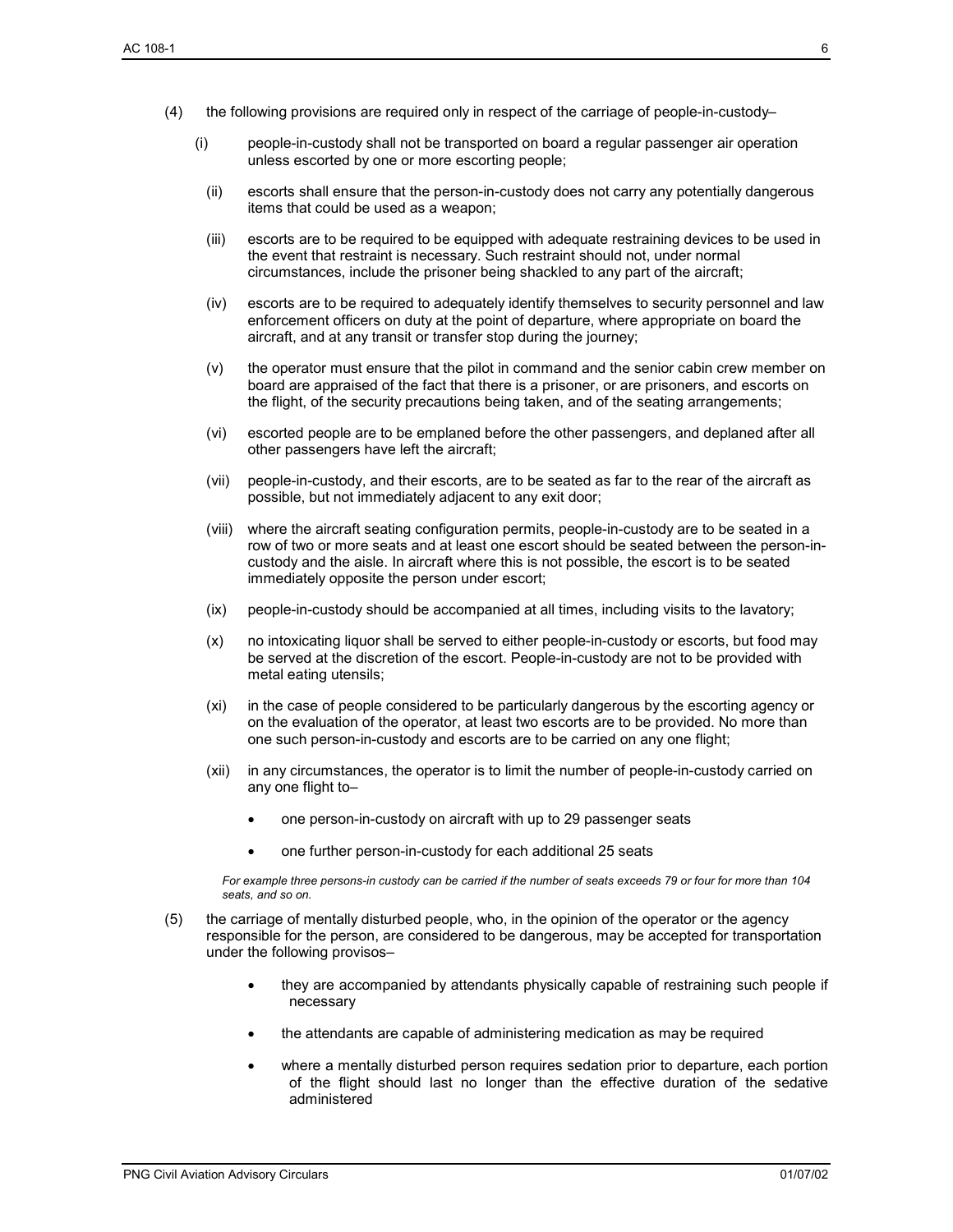(6) deportees, and other people travelling under administrative procedures, are to be evaluated, for their propensity to endanger the safety or security of the flight. This evaluation is to be done by a responsible representative of the operator. Where the operator's representative considers that any risk to safety exists, the operator's security personnel or advisers should be consulted. Based upon such an evaluation, the operator shall arrange for additional security measures, as are appropriate in the circumstances, sufficient to ensure the safety of other people on board and of the flight.

#### **Rule 108.53(b)(7) Passenger and baggage re-conciliation – passenger failing to board**

This provision is in addition to any other security measures that may have been afforded a passenger's checked baggage. It requires the applicant to establish and include, in their air operator security programmes, practices and procedures for a positive reconciliation of baggage to be loaded on board. The reconciliation is to be between the baggage and the passengers to be carried. The purpose of this requirement is to confirm that all people who check in for a regular air transport operation, (whether as joining, transit, or transfer passengers) board or re-board the aircraft.

In every case where checked baggage has been accepted and the passenger fails to board, or re-board the aircraft, the baggage shall not be loaded, or, if already loaded, the risk is to be assessed by the operator and the pilot in command. Based on the assessment of the risk, a decision is then to be made, by the pilot in command, whether the baggage should be transported on the aircraft or be removed from the aircraft before departure.

Checked baggage of a person who has failed to board shall not be reloaded onto any regular air transport aircraft until it has been subjected to specific inspection by trained and competent security staff. In addition to any x-ray or other technical examination, the inspection should include detailed hand-inspection.

#### **Rule 108.53(b)(8) Passenger screening contingency**

This provision requires the applicant to establish and include, in their respective air operator security programmes, contingency practices and procedures for passenger and baggage screening for regular domestic-passenger air services when, as a result of a threat situation, such screening is required by the Director.

All passenger and baggage screening operations are to be carried out by trained personnel whose competency in the activities, and the equipment used, is appropriately tested and proven.

For screening carried out in Papua New Guinea, security screening personnel are required to be members of the Aviation Security Service or be operating under the service's direct supervision.

On a regular operation within Papua New Guinea, when so required by the Director, all people travelling, including flight and cabin crews, shall be subjected to person and hand-carried item screening. This shall be sufficient to prevent the introduction of unauthorised articles and dangerous items onto the aircraft. The screening must take place in an environment that prevents any person so screened from having contact with any person or item that has not been subject to security control.

If any person, travelling on the aircraft and having been screened, comes in contact with people or objects that have not been subjected to security control, all people boarding or having boarded the aircraft for the departure shall be re-screened. This requirement exists from the time the security screening is completed, for any individual, and the closing up of the aircraft for departure.

Where any person refuses to be screened, or fails to present their hand baggage for screening, the operator will not permit that person to board the aircraft, or to come into contact with any person who has been screened.

Royalty and Heads of State of any country, and their spouses, travelling on official business may be exempt from passenger screening. This will only be in circumstances where the security provided the person concerned, and their baggage, has been subjected to effective security provided by their official escorting party. This exemption does not extend to other people travelling with the Royal person or the Head of State.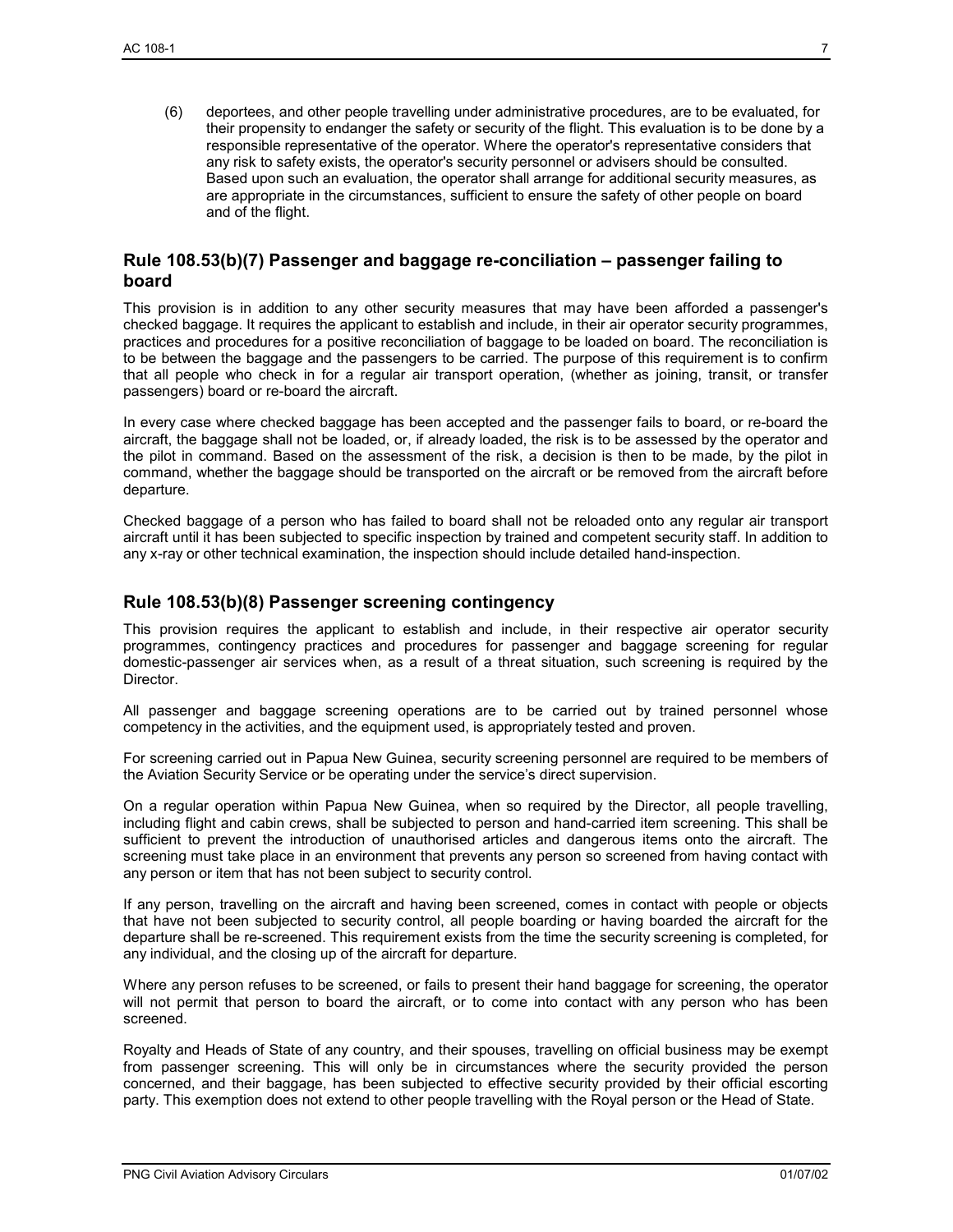#### **Rule 108.55 Security requirements – International**

Each air operator security programme, for an international air operation, shall have and implement security procedures for flights within Papua New Guinea to safeguard passengers, crew, ground personnel, aircraft, and facilities from acts of unlawful interference. This applies to all regular air operators where operations are subject to certification under Part 119 Air Operator – Certification, or Part 129 Foreign Air Operator – Certification.

**Rule 108.55(b)(1)** This provision requires the applicant to establish procedures for the carriage of a firearm in the passenger cabin of any aircraft on a regular air transport operation. Refer also to Rule 91.9, and Section 267 of the Civil Aviation Act 2000.

For compliance with this Rule, the applicant must document procedures for dealing with such situations in respect of flights from, or within, Papua New Guinea or that will be arriving at any Papua New Guinea aerodrome from any overseas aerodrome. The procedures will need to cover—

- (1) prohibition of carriage, in the passenger cabin of an aircraft, without the permission of the Director; and
- (2) identification of the responsible senior person, within the applicant's organisation, who holds a delegation from the Chief Executive to give the operator's agreement for carriage of a firearm in the passenger cabin of an aircraft; and
- (3) method of request to the Director for permission; and
- (4) procedure for notification of the pilot in command of the aircraft of the number of people authorised to carry such weapons in the aircraft cabin and their seating position in the aircraft.

Approval for the carriage of firearms in the passenger cabin of an aircraft, on a regular air service, will only be granted by the Director where—

- (1) the carrier of the firearm is a duly authorised police, or other law enforcement, officer; and
- (2) carriage is considered by the Director to be essential; and
- (3) the Commissioner of Police supports the request for the permission; and
- (4) the operator agrees to the carriage.

#### **Rule 108.55(b)(2) Contingency procedures for responding to threats**

This provision requires the establishment of documentation of contingency practices and procedures to be applied by management, aircraft crews, and ground personnel in the event of a hijacking, bomb threat, or any other threat of unlawful interference with aircraft to which these rules apply.

The following specific matters should be included when formulating a contingency plan to deal with the situations envisaged—

- (1) initial notification;
- (2) information to be notified;
- (3) action by flight crew;
- (4) action by airline management;
- (5) co-ordination with other organisations; and
- (6) public affairs.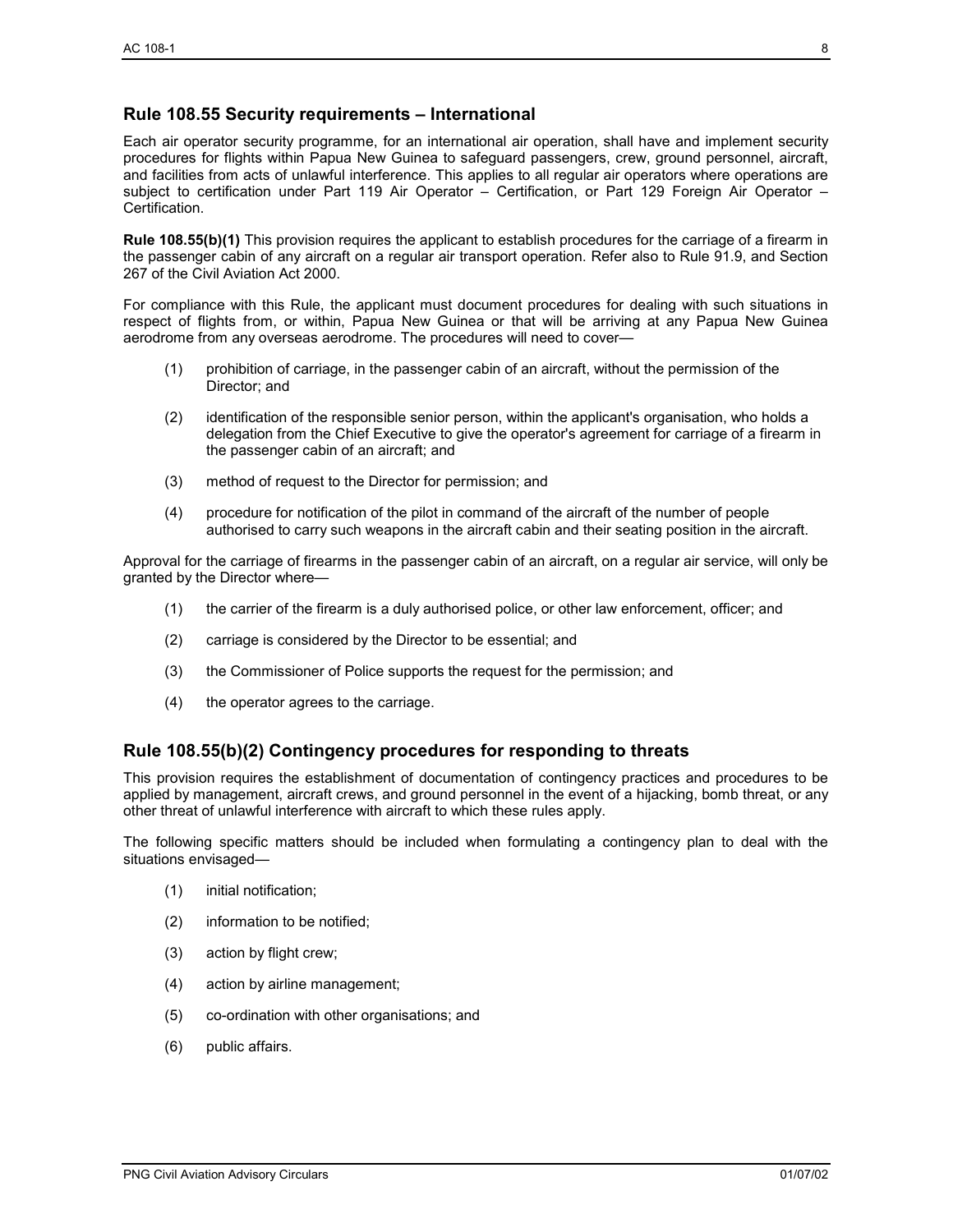#### **Rule 108.55(b)(3) Security of unattended aircraft**

This provision requires applicants to establish practices and procedures for the security of unattended aircraft for the purpose of preventing unlawful interference with such aircraft.

Security is to be established, under this requirement, sufficient to prevent unauthorised access to unattended aircraft and to confirm the security integrity of the aircraft before the aircraft is used on regular air operations. The established practices, procedures, and responsibilities are to be included in the air operator's security programme and be implemented at all relevant times.

Where any person has been found on board the aircraft, or is suspected of having been on board, not being a member of the crew or the applicant's ground staff or agent, the aircraft is to be deemed to have been an unattended aircraft.

The practices and procedures for unattended aircraft are to include—

- (1) responsibility for security of unattended aircraft while–
	- (i) the aircraft is in preparation for a particular service; and
	- (ii) while between services in a transit, or similar, situation; and
	- (iii) while parked over night or otherwise temporarily out of service;
- (2) the closing up of the aircraft, and where it is possible to do so, securing of the aircraft doors, emergency exits, and baggage and cargo doors;
- (3) the removal of access steps, air bridges and other aids to getting into, or onto an aircraft and the securing of same against unauthorised use.
- (4) the illumination or other protection of aircraft parked outside over night. Different measures will be appropriate at–
- (5) aerodromes where there is full time night security surveillance provided; and
- (6) aerodromes where there is no full time night security;
- (7) security of hangars where an aircraft is parked when not in service;
- (8) inspection, internal and external, of aircraft by crew, or other authorised people, after the aircraft has been unattended, including appropriate measures to cover–
	- (i) normal situations;
	- (ii) circumstances where unauthorised access has, or is suspected of having, occurred;
	- (iii) circumstances where the aircraft is operating under higher than normal threat factor; and
	- (iv) circumstances where the aircraft has been, or is suspected of having been, interfered with;
- (9) identification of people authorised to have access to aircraft, (ID Cards, passenger boarding documentation, direct escort by operator or handling agent staff and crews), and the checking of these credentials by operator, crew, or handling agent staff.

#### **Rule 108.55(b)(4) Security area access control**

This provision requires the applicant to establish practices and procedures for the positive control of access through any facility leased, owned or used by the operator or its agents, or any other access provided exclusively for, or for the time being, being used for the access of passengers, personnel, cargo, baggage, freight, or aircraft supplies. The operator is to include these in their air operator security programme.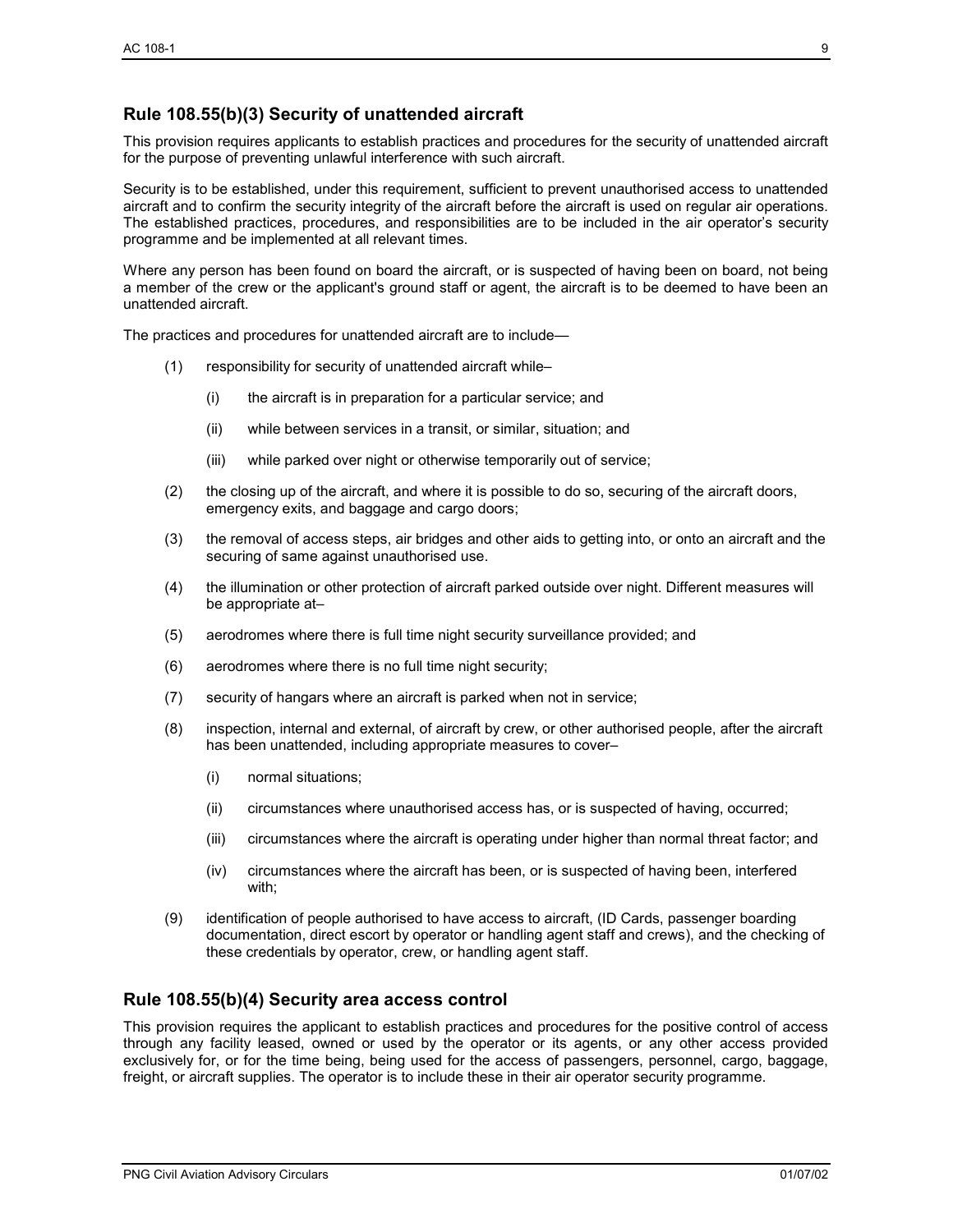Without in any way reducing the responsibility of the operator to prevent unauthorised access in this context, where—

- (1) it has not been possible to prevent the access of any unauthorised person through a facility as aforementioned; or
- (2) where it is suspected that access control may have been breached for any reason–

the documented procedures will need to detail the immediate steps that are to be taken to report the situation to authorities. The action detailed needs to be appropriate to reduce risk to aircraft operational security and safety, including the security-searching of the aircraft where the circumstances suggest such action is appropriate.

#### **Rule 108.55(b)(5) Temporary additional security measures requirements**

This provision requires the applicant to establish and document practices and procedures for reacting to situations where the Director requires the operator to apply additional security measures in circumstances where the Director is aware of any increased level of threat.

An operator certificated under Part 129 will need to document the procedures for the implementation of the specified measures for any service within, or from, Papua New Guinea.

The operator will also need to document the procedures for the implementation of the specified measures for all flights from such aerodromes as the Director may specify.

#### **Rule 108.55(b)(6) Protection of cargo**

This provision requires procedures for the protection of cargo, courier items, express parcels, and mail. These procedures need to detail the procedures by which cargo handling areas are to be afforded sufficient security to deter people from introducing unauthorised articles into cargo or mail after it has been received from shippers. To achieve this, it is essential that cargo make-up areas are clearly separated from public receiving areas. The procedures will also need to cover protection of the shipments from the time they are received until loaded on the aircraft.

Procedures are to be included and implemented which will prevent the loading aboard aircraft of airmail and air parcel post which has not been received through normal postal channels.

Procedures are to include the examination of seals and other security arrangements developed in collaboration with postal authorities and other involved agencies, to ensure that shipments of mail have not been interfered with.

Operators may, without further security measures, accept cargo for shipment only from known agents and companies.

If the identity of the shipper is not known, the contents of the shipment should be positively determined by manual or combined x-ray and manual examination. An alternative to examination is the holding of the shipment in a defined safe area for 36 hours before it is loaded on to the aircraft.

In circumstances where the actions of the shipper, or the appearance of any item tendered for shipment arouses suspicion, the items should not be loaded until cleared by physical and x-ray examination or should be declined carriage.

#### **Rule 108.55(b)(7) People compelled to travel – flight security**

This provision requires the applicant to establish practices and procedures sufficient to protect the safety and security of flights in situations where any passenger is to travel and an element of compulsion to travel is involved. This is to apply whether the passenger is travelling as a prisoner under escort, or is a person under any other judicial or official administrative procedure.

Rule 108.55 (c) also applies.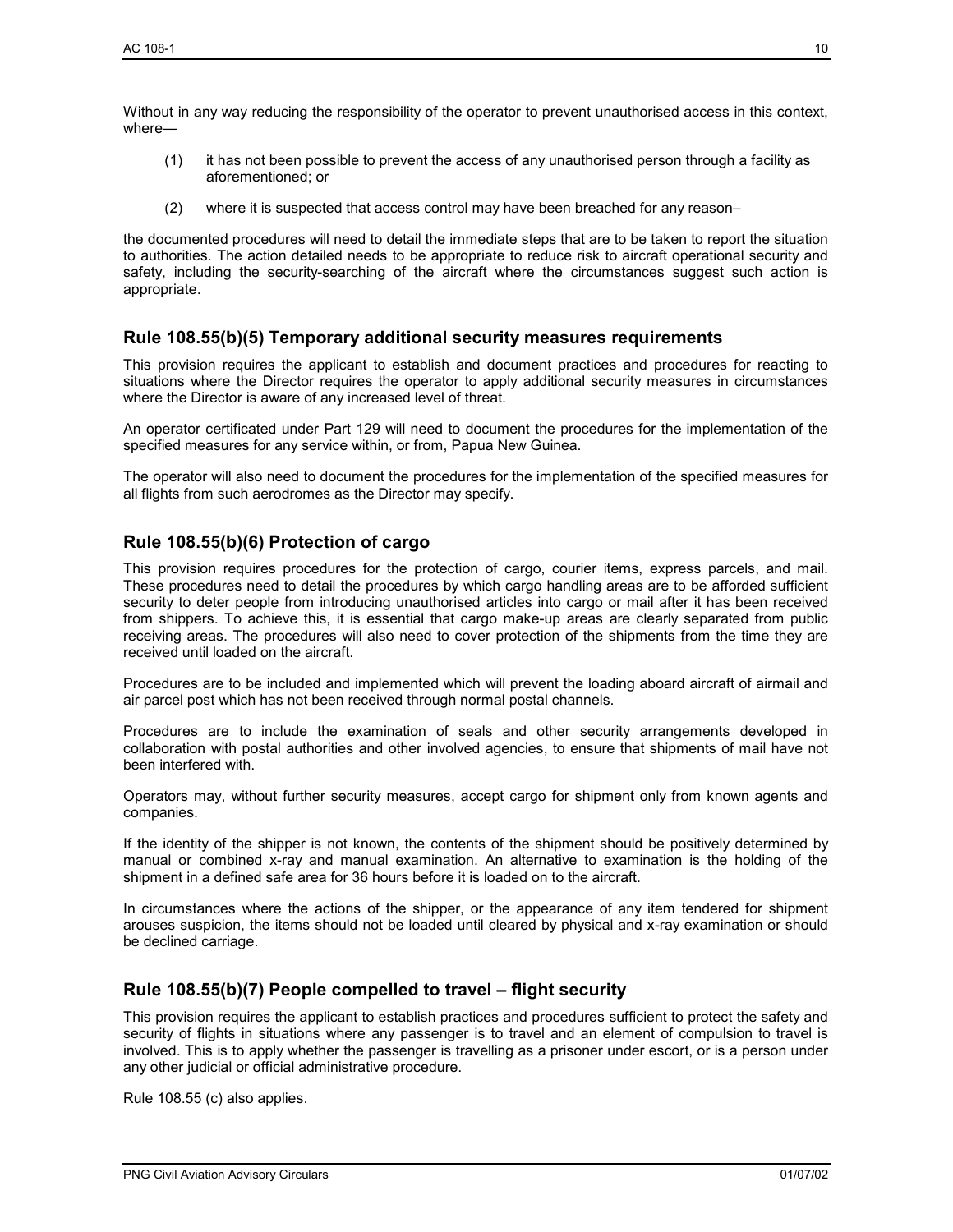If a Papua New Guinea or foreign government agency requests the carriage of a person who is subject to judicial or administrative procedures that agency should inform the operator of the circumstances of the proposed travel. If the operator agrees to carry a such a person, the operator may impose such conditions as it considers necessary for the safety of the flight, and shall notify the pilot in command of those conditions.

For compliance with this Rule, the practices and procedures documented in the programme should address the following—

- (1) the procedures for considering each case and imposing conditions upon the travel that are sufficient to minimise the risk to the flight, other passengers, and crews, arising from the carriage of such people;
- (2) the procedures for declining to accept carriage of the person where the operator considers that the circumstances are such that safety can not be reasonably assured.
- (3) where the travel involves the passenger transferring to a flight of another operator at any point of the journey, the procedures for ensuring, before the flight begins, that the other operators have been advised of the travel and have arranged conditions on that travel;
- (4) the following provisions are required only in respect of the carriage of people-in-custody–
	- (i) people-in-custody shall not be transported on board a regular passenger air service unless escorted by one or more escorting people;
	- (ii) the operator shall not accept a prisoner for carriage on an international service unless concurrence has been obtained in advance from other States that may be involved enroute and at the final destination;
	- (iii) escorts shall ensure that the person-in-custody does not carry any potentially dangerous items that could be used as a weapon;
	- (iv) escorts are to be required to be equipped with adequate restraining devices to be used in the event that restraint is necessary. Such restraint should not, under normal circumstances, include the prisoner being shackled to any part of the aircraft;
	- (v) escorts are to be required to adequately identify themselves to security personnel and law enforcement officers on duty at the point of departure, where appropriate on board the aircraft, and at any transit or transfer stop during the journey;
	- (vi) the operator must ensure that the pilot in command and the senior cabin crew member on board are appraised of the fact that there is a prisoner, or are prisoners, and escorts on the flight, of the security precautions being taken, and of the seating arrangements;
	- (vii) escorted people are to be emplaned before the other passengers, and deplaned after all other passengers have left the aircraft;
	- (viii) people-in-custody, and their escorts, are to be seated as far to the rear of the aircraft as possible, but not immediately adjacent to any exit door;
	- (ix) where the aircraft seating configuration permits, people-in-custody are to be seated in a row of two or more seats and at least one escort should be seated between the person-incustody and the aisle. In aircraft where this is not possible, the escort will be seated immediately opposite the person under escort;
	- (x) people-in-custody should be accompanied at all times, including visits to the lavatory;
	- (xi) no intoxicating liquor shall be served to either people-in-custody or escorts, but food may be served at the discretion of the escort. People-in-custody are not to be provided with metal eating utensils;
	- (xii) in the case of people considered to be particularly dangerous by the escorting agency or on the evaluation of the operator, at least two escorts are to be provided. No more than one such person-in-custody and escorts are to be carried on any one flight;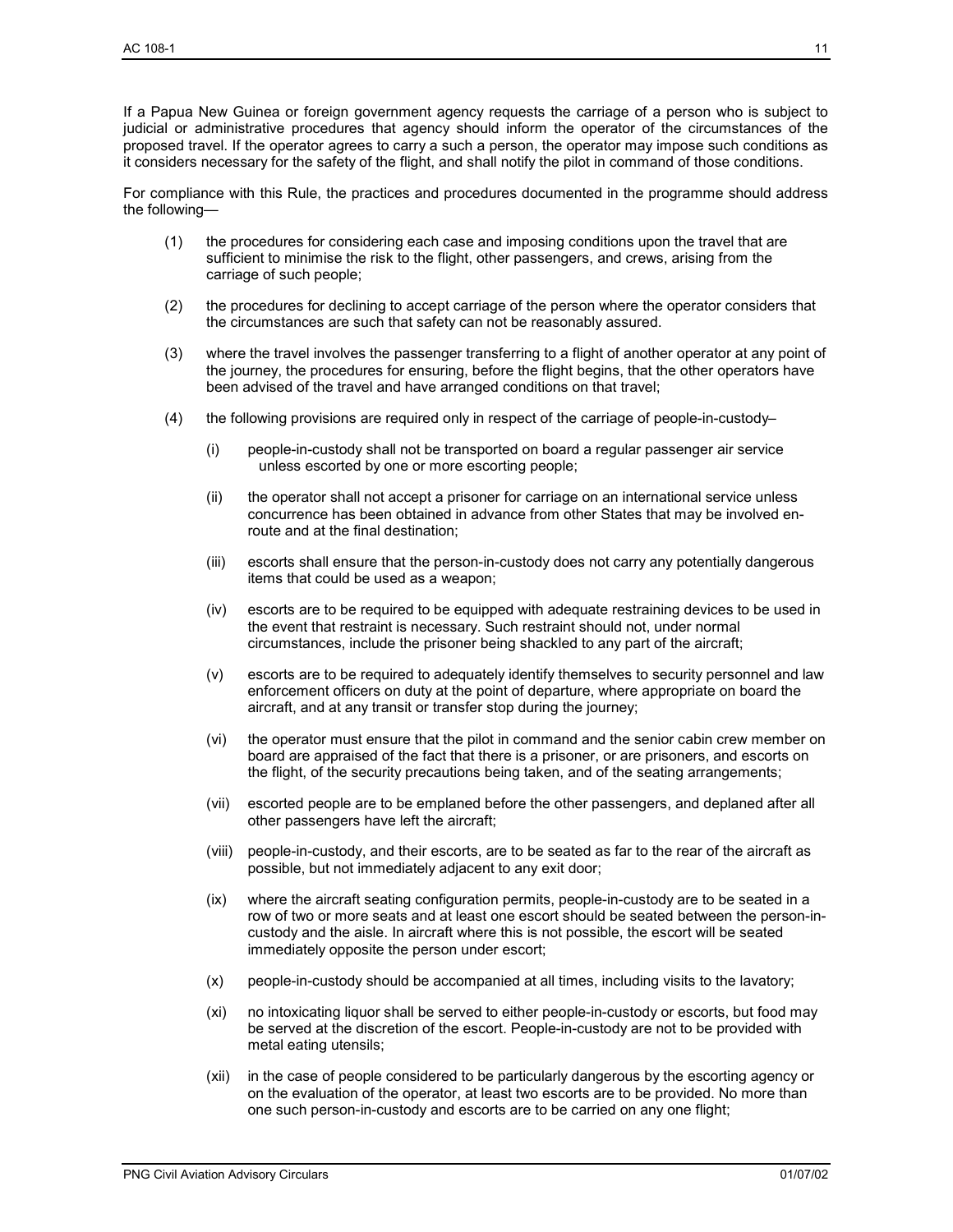- (xiii) in any circumstances, the operator is to limit the number of people-in-custody carried on any one flight to–
	- one person-in-custody on aircraft with up to 29 passenger seats
	- one further person-in-custody for each additional 25 seats

*For example three persons-in custody can be carried if the number of seats exceeds 79 or four for more than 104 seats, and so on.* 

- (5) the carriage of mentally disturbed people, who, in the opinion of the operator or the agency responsible for the person, are considered to be dangerous, may be accepted for transportation under the following provisos–
	- They are accompanied by attendants physically capable of restraining such people if necessary
	- The attendants are capable of administering medication as may be required
	- Where a mentally disturbed person requires sedation prior to departure, each portion of the flight should last no longer than the effective duration of the sedative administered
- (6) deportees, and other people travelling under administrative procedures, are to be evaluated, for their propensity to endanger the safety or security of the flight. This evaluation is to be carried out by a responsible representative of the operator. Where the applicant's representative considers that any risk to safety exists, the operator's security personnel or advisers should be consulted. Based upon such an evaluation, the operator shall arrange for additional security measures, as are appropriate in the circumstances, sufficient to ensure the safety of other people on board and of the flight.

#### **Rule 108.55(b)(8) Control of transit and transfer passengers and their cabin baggage**

This provision requires the applicant to establish and include, in their respective air operator security programmes, practices and procedures for control of transit and transfer passengers and their cabin baggage to prevent unauthorised articles being taken on board an aircraft.

The practices and procedures to be established and implemented are to be sufficient to prevent the risk of unauthorised articles being taken on board by this means. They must ensure that transit and transfer passengers do not have access to their unscreened hold-stow baggage, or contact with other people who have not been screened. Where total control has not been achieved on any occasion, or can not be achieved, the passengers and their hand carried items are to be screened again before boarding or reboarding.

#### **Rule 108.55(b)(9) Increased level of threat – disembarking passengers**

This provision requires procedures to be documented for situations where the operation is under an increased level of threat, to ensure that disembarking passengers do not leave items on board the aircraft.

This requirement applies to operations in respect of aircraft in transit through any Papua New Guinea aerodromes, in the case of Part 129 operators, and through any aerodrome in the case of Part 119 operators.

For compliance, the procedures must require the inspection of those areas of the aircraft reasonably accessible to passengers for unauthorised articles, before departure, following any transit stop. Such checks may be carried out by the aircraft crew, or ground personnel, provided they are sufficiently trained to appreciate the purpose and nature of the check and are briefed to refer any items found to competent security personnel.

(1) To facilitate these checks, transit passengers leaving the aircraft during the transit stop should be required to take all articles of hand baggage off the aircraft. Any passengers remaining on board must identify to crew members the items of their hand baggage.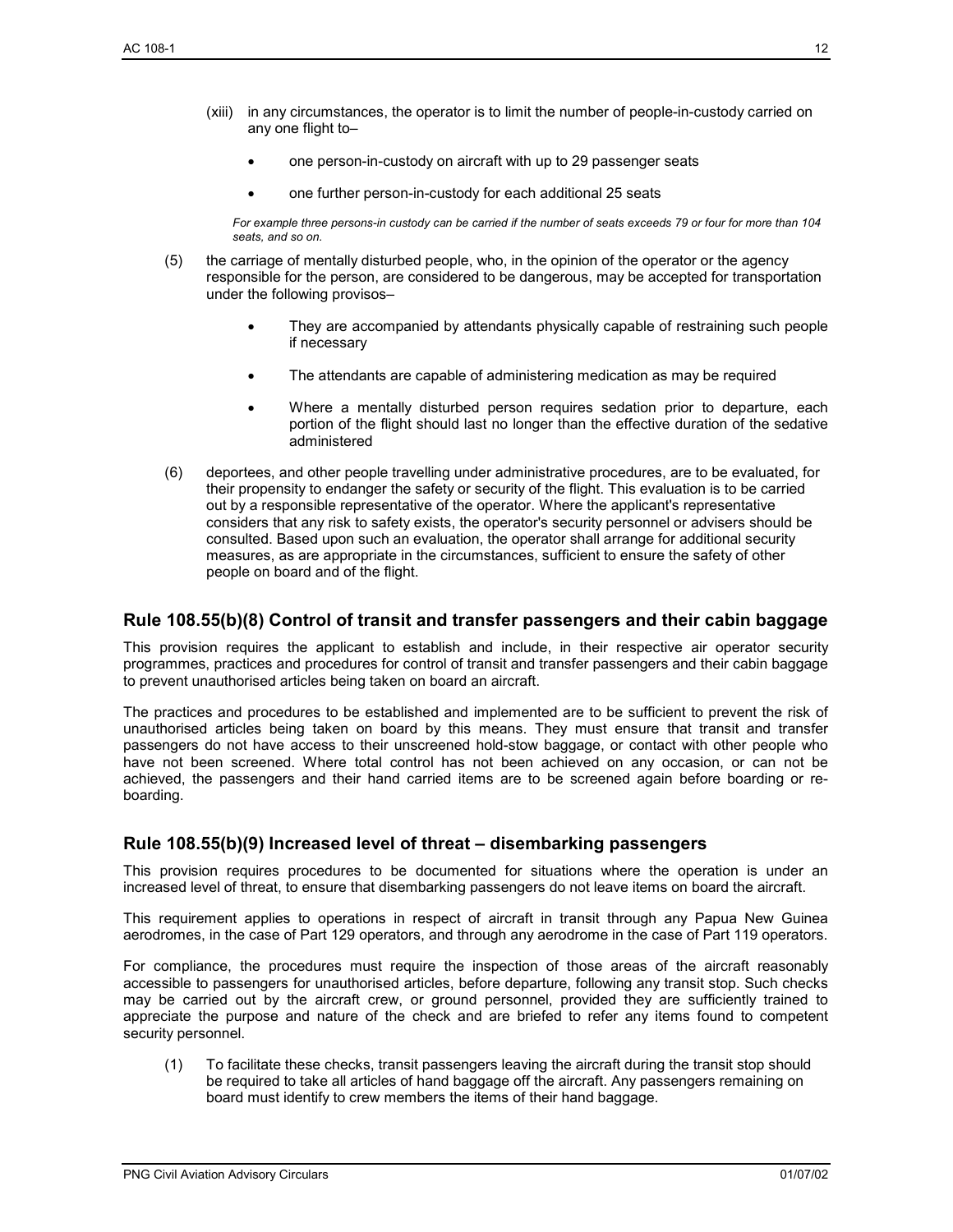(2) Any items found on board an aircraft in transit which are not identified with a boarding, a reboarding passenger, or a passenger who has remained on board, should be treated as a suspect item until cleared.

#### **Rule 108.55(b)(10) Protection of cargo and suchlike during movement**

This provision requires procedures describing how cargo, baggage, mail, stores, and aircraft supplies, intended for carriage on international-passenger aircraft, are to be handled and moved. This is regardless of whether the handling is in a secure environment or is not in a secure environment. The handling is to be under sufficient supervision to prevent the introduction of weapons, explosives, or any other dangerous devices.

Vehicles, equipment, and containers used for handling and transporting these items to aircraft shall likewise be kept secure or in a secure environment, or, where this cannot be assured, security inspected before being used.

Where there is reason to suspect that security of cargo, or aircraft stores, may have been compromised, the goods are not to be loaded until their security integrity has been confirmed by inspection, or screening, or by other security control measures.

#### **Rule 108.55(b)(11) Security screening of courier packages and other such items**

This provision requires the applicant to establish practices and procedures for the security screening of courier services packages intended for carriage on aircraft where the packages are being carried other than as air cargo.

Consignments accompanied by a courier, other than duly authenticated diplomatic pouches, being moved on any international air transport service shall be controlled. The specific security controls required are for the purpose of confirming that no unauthorised articles are included in the consignment. These procedures should include—

- (1) physical or x-ray examination, and, in the case of x-ray examination, unless the x-ray operator is satisfied that the item does not contain unauthorised articles, by physical examination;
- (2) examinations in a secure environment, approved by the Director of Civil Aviation, for that purpose; and
- (3) provision of sufficient security to ensure there is no contamination of the consignment from the completion of inspection until it is loaded and secured in the aircraft hold.

No operator, or agent of the operator will permit any courier item to be introduced on board the aircraft unless the item has been examined in accordance with these standards.

Security inspections required of such consignments are to be conducted by trained and competent personnel.

#### **Rule 108.55(b)(12) All passengers and crew members to be screened**

Applicants are to ensure that the practices and procedures in their respective security programmes prevent the carriage of unauthorised articles into the passenger cabin of any aircraft engaged on international passenger operations.

All passenger and baggage screening operations are to be carried out by trained personnel whose competency in the activities, and with the equipment used, is tested and proven.

For screening carried out in Papua New Guinea, security personnel are required to be members of the Aviation Security Service or be working under their direct supervision.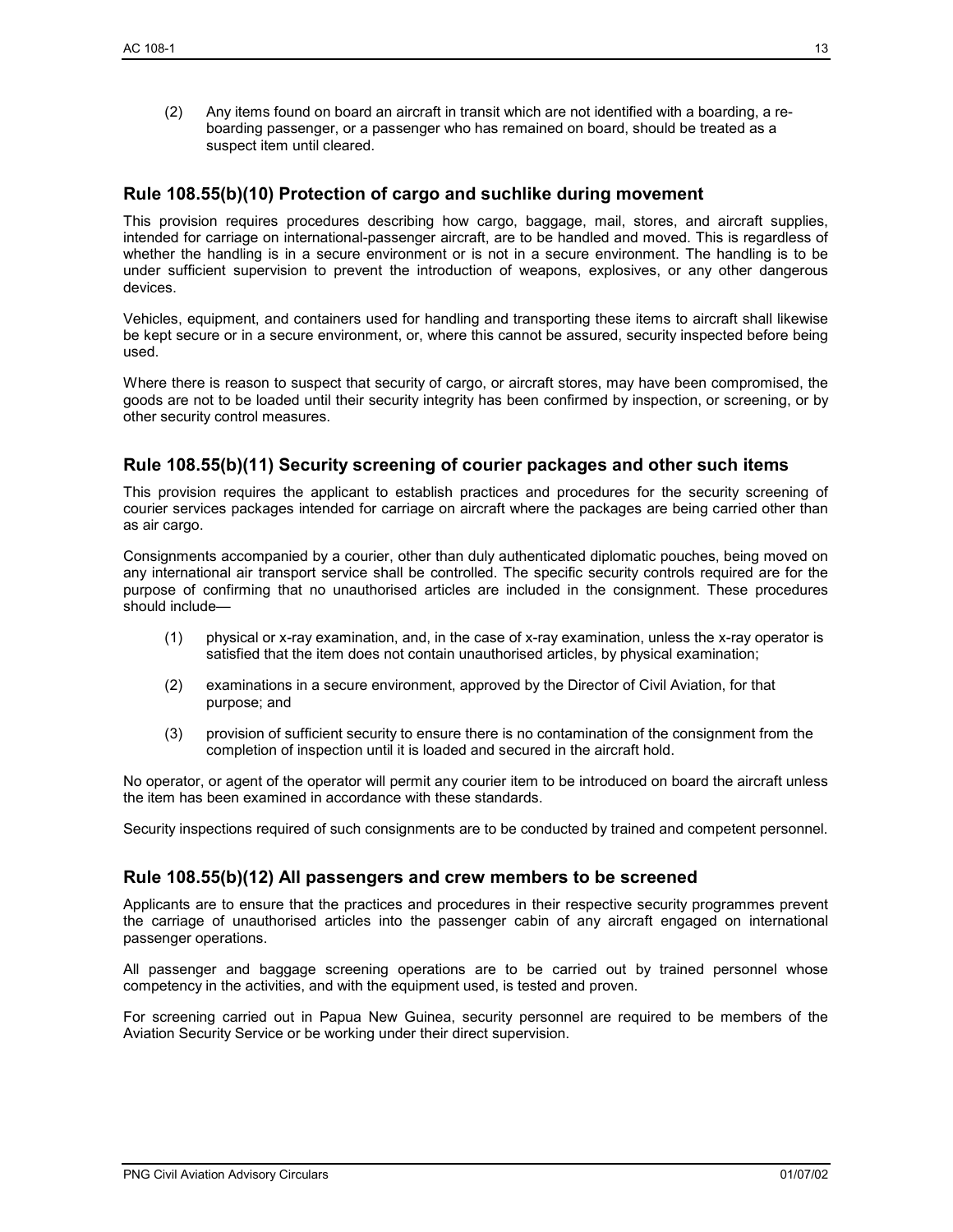All people, including flight and cabin crews, travelling on an international air transport passenger service from Papua New Guinea shall be subjected to person and hand-carried-item screening sufficient to prevent the introduction of unauthorised articles and dangerous items onto the aircraft. The screening must take place in an environment that prevents any person so screened from having contact with any person or item that has not been subject to security control.

In the event that any person travelling on the aircraft has been in contact with people or objects that have not been subjected to security control, between the completion of security screening and the closing up of the aircraft for departure, all people boarding, or having boarded, the aircraft for the departure shall be rescreened.

Where any person refuses to be screened, or fails to present their hand baggage for screening, the procedures must require that the operator will not permit that person to board the aircraft, or to come into contact with any person who has been screened.

Royalty and Heads of State of any country, and their spouses, travelling on official business may be exempt from passenger screening. This will only be in circumstances where the security provided the person concerned, and their baggage, has been subjected to effective security provided by their official escorting party. This exemption does not extend to other people travelling with the Royal person or the Head of State.

#### **Rule 108.55(b)(13) Passenger and baggage re-conciliation**

This provision requires the applicant to establish and include, in their security programmes, practices and procedures for a positive and accurate reconciliation of passengers and baggage. These procedures are required to be implemented in addition to any other security measures that may have been afforded a passenger's checked baggage. The procedures must be sufficient to confirm that all people who check-in for an international flight, whether as joining, transit, or transfer passengers, board or re-board the aircraft.

In every case where checked baggage has been accepted and the passenger fails to board, or reboard the aircraft, the baggage shall not be loaded, or, if already loaded, shall be removed from the aircraft before departure. Such baggage shall not be reloaded onto any international-passenger aircraft until it has been subjected to specific inspection by trained and competent security staff. In addition to any x-ray or other technical examination, the inspection will include detailed hand-inspection.

Applicant's may include procedures, for consideration by the Director, for baggage to remain on board in circumstances where the passenger is unable to embark, or reboard, under the following circumstances that are clearly and verifiably beyond the control of the passenger—

- (1) in the event of the passenger's death after check-in, and before the aircraft departure; or
- (2) if the passenger elects to off-load him- or herself at an alternative airport as a result of diversion to that airport by the operator due to operational factors alone, such as flight delays or flight cancellation for weather or mechanical reasons, or for operational conditions at the originally planned aerodrome of arrival; or
- (3) if the operator reroutes the baggage of a passenger because of weight, or similar operational requirements, that could not have been anticipated by the passenger at the time the baggage was checked in with the airline.

Any procedure for the application of this discretion needs to include a documented decision-making process that includes consultation with the pilot in command of the departing aircraft.

#### **Rule 108.55(b)(14) Pre-flight checks of originating aircraft**

This provision requires applicants to establish procedures for the provision of pre-flight checks of originating aircraft. These procedures are for the purpose of discovering unauthorised items or any anomalous circumstances that could indicate the possible concealment of weapons, explosives, or other dangerous devices on the aircraft. Originating aircraft means any aircraft, about to be used on a regular air operation from any Papua New Guinea aerodrome, that has been emptied of passengers and cargo at the conclusion of a previous flight, or flights. This does not include any aircraft transiting a Papua New Guinea aerodrome in circumstances where either passengers and cargo are added to an existing load.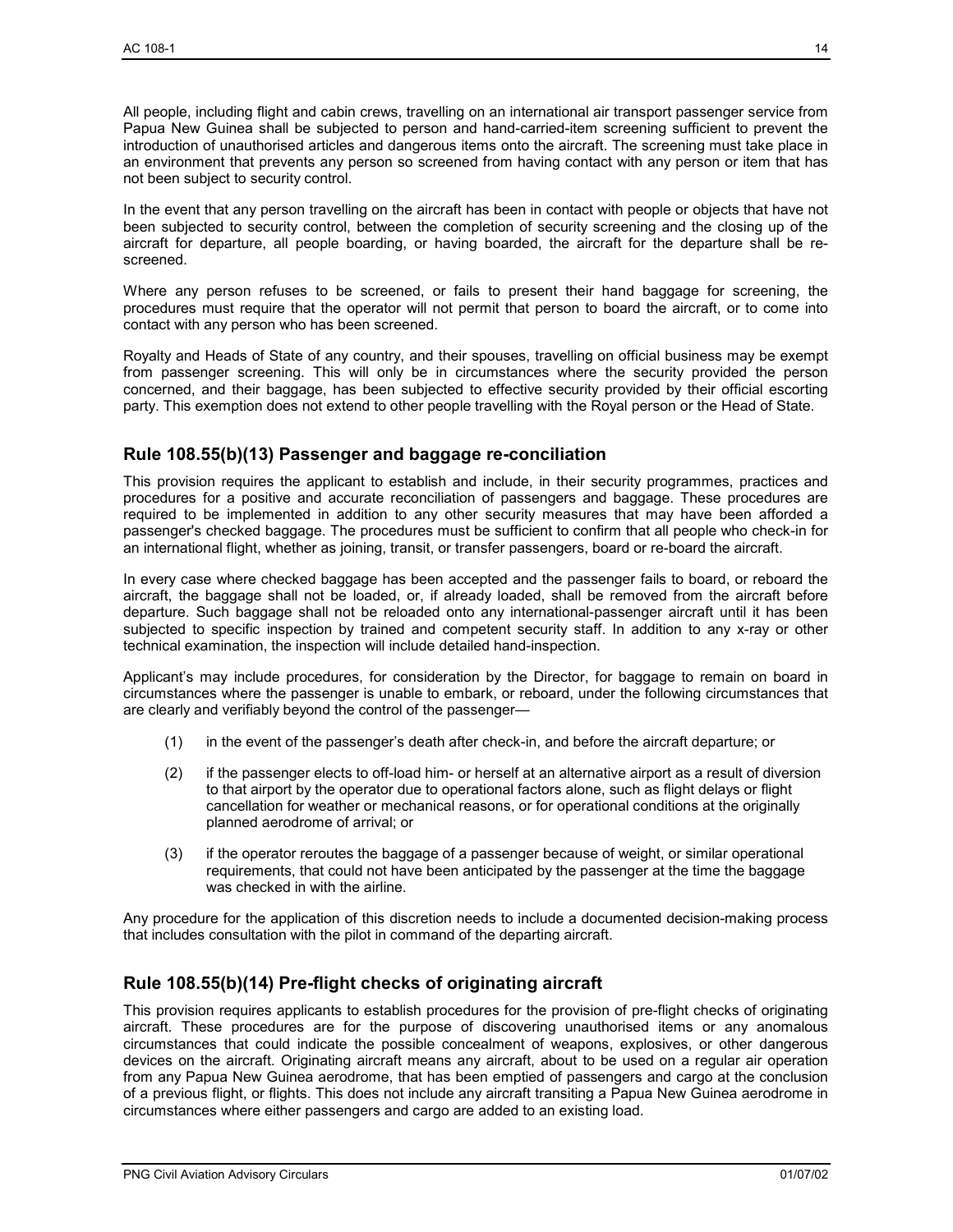Searches for compliance with this rule may be carried out by the aircraft flight or cabin crew as a part of their pre-boarding procedures. Searches by trained and competent security personnel are only required where the aircraft has changed from being used on a service carrying unscreened people to an international service.

#### **Rule 108.55(b)(15) Baggage originating other than at airport check-in**

This rule does not apply to baggage accepted for carriage as air cargo through normal air cargo facilities and under air cargo security arrangements.

The rule requires applicants to establish procedures to provide security of baggage—

- (1) that because of its size, or for any other reason, is accepted for carriage other than at normal airport check-in; and
- (2) that is unaccompanied or unidentified baggage; and
- (3) originating from off-airport check-in; and
- (4) from kerb-side check-in.

Security procedures for (a) are to include physical or x-ray examination, or both, by competent security personnel to ensure that any such item does not contain any weapon or device that could be used to commit an act of unlawful interference with the aircraft.

Procedures for (b) must require the item to be subjected to security examination as provided for in (a) above or to be held for 24 hours in a secure and safe area for the purpose of providing security safeguards against time-controlled explosive devices.

With respect to (c) and (d), the procedures must ensure that the degree of security of the baggage from check-in, during baggage make-up, and during delivery to the aircraft is maintained to no lesser level than that afforded baggage at normal airport check-in.

*Where check-in involving either (c) or (d) above is not contemplated by the applicant, a declaration to that effect in the programme will be sufficient.* 

#### **Rule 108.55(d) Passenger and baggage accepted for trans-shipment**

This provision requires procedures to be documented, for the handling of passenger baggage, where the domestic operator accepts baggage for domestic carriage before trans-shipment of the baggage to any international air service. The procedures must establish a level of security of the baggage, from check-in until it is received by the international operator, that is no less secure than that afforded international baggage received directly by the international operator.

#### **Rule 108.57 Security clearance of flights**

For compliance with this aspect, procedures are required to ensure that none of the applicant's aircraft depart unless all applicable security requirements for that flight have been complied with. Where the organisation has a documented and fully implemented quality assurance programme the clearance may be automatic.

In any circumstances, where, for any reason, a quality assurance procedure is not in effect for a departure, a person identified by position or designation, and who has been assessed by the operator as competent to do so, must certify that the security procedures prescribed in the security programme and applicable for the flight have been complied with. This certification is to be recorded in accordance with procedures documented in the applicant's exposition.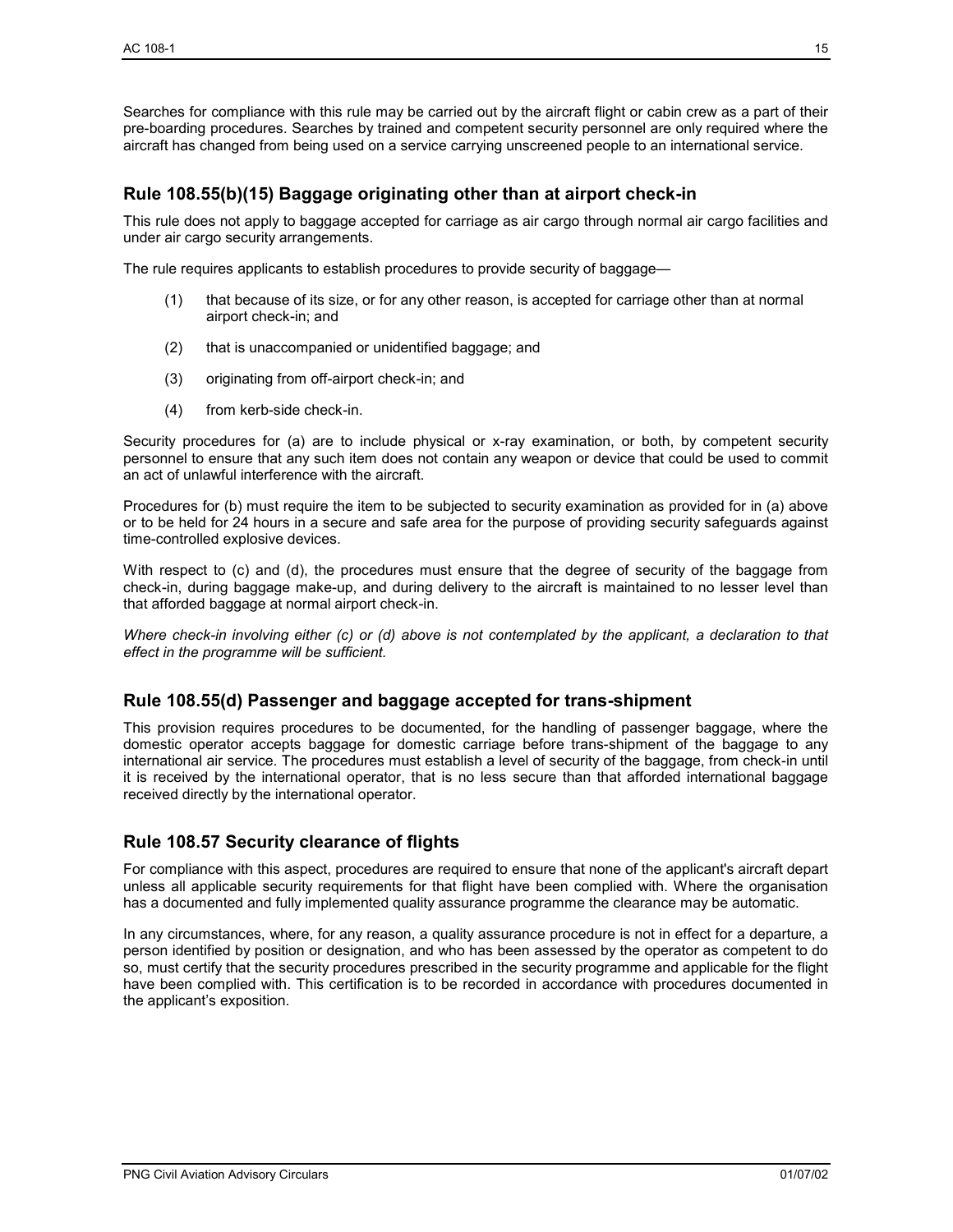#### **Rule 108.59 Training of personnel**

There are variations, with respect to training requirements, between operators certificated under Part 119 and operators certificated under Part 129. In the former, the training requirement applies to relevant personnel, whether they are operating in Papua New Guinea or elsewhere. In the latter the training requirements of this Rule apply only to people employed by the operator, or by agents of the operator, in Papua New Guinea and who are involved in the execution of the applicant's security programme in Papua New Guinea.

Any training required under this Rule is to be carried out by a security instructor who has demonstrated competency to the satisfaction of the Chief Executive or a person nominated by the Chief Executive.

The scope of initial and recurrent training needs to be identified and tailored for the different categories of personnel involved in the application of specific security measures contained in the airline's security programme. Some aspects of training may be the same through all levels of the organisation but will vary in the depth of knowledge to be imparted.

An example of this would be the legal responsibilities of the applicant's organisation under the air operator security programme and this Part. While senior management and senior supervisory personnel need to be trained to the extent of having an in-depth knowledge of the legal responsibilities and the resulting liability of the air operator, others with lesser responsibilities need only be trained in those aspects pertinent to their level of involvement.

A simple and adequate method of developing, planning, and documenting the scope of training, is the use of a matrix chart. By this method, each category of staff whose activities involve security are listed on the vertical axis and the various training modules required on the horizontal axis. By this means the training element scope for each category can be readily identified and composite training programmes developed.

Recurrent training, normally at not more than 36-month intervals, should include refresher training on basic elements and instruction on—

- (1) changes in regulatory requirements and standards; and
- (2) changes to the organisation's procedures and programme; and
- (3) changes to the threat factor affecting the organisation's operations.

*In relation to the operator's training responsibilities, Section 45(4)(b) of the Civil Aviation Act 2000 needs to be noted.* 

#### **Rule 108.61 Incident notification**

Rule 12.55(d)(5) makes the reporting of incidents mandatory.

For Part 119 operators the procedure for notification of security incidents shall cover incidents wherever the incident occurs. For Part 129 operators the procedure shall address security incidents which occur within Papua New Guinea or on a flight from Papua New Guinea to its next place of landing. Examples of incidents to be reported are any—

- (1) act of unlawful interference with an aircraft;
- (2) threat against an aircraft, service or facility;
- (3) failure to apply any security procedure required by these rules, where the failure is identified after the departure of a service;
- (4) failure of any Government agency to advise the air operator, where a person is required to travel;
- (5) relating to the travel of people under administrative control;
- (6) of unauthorised access to aircraft in service;